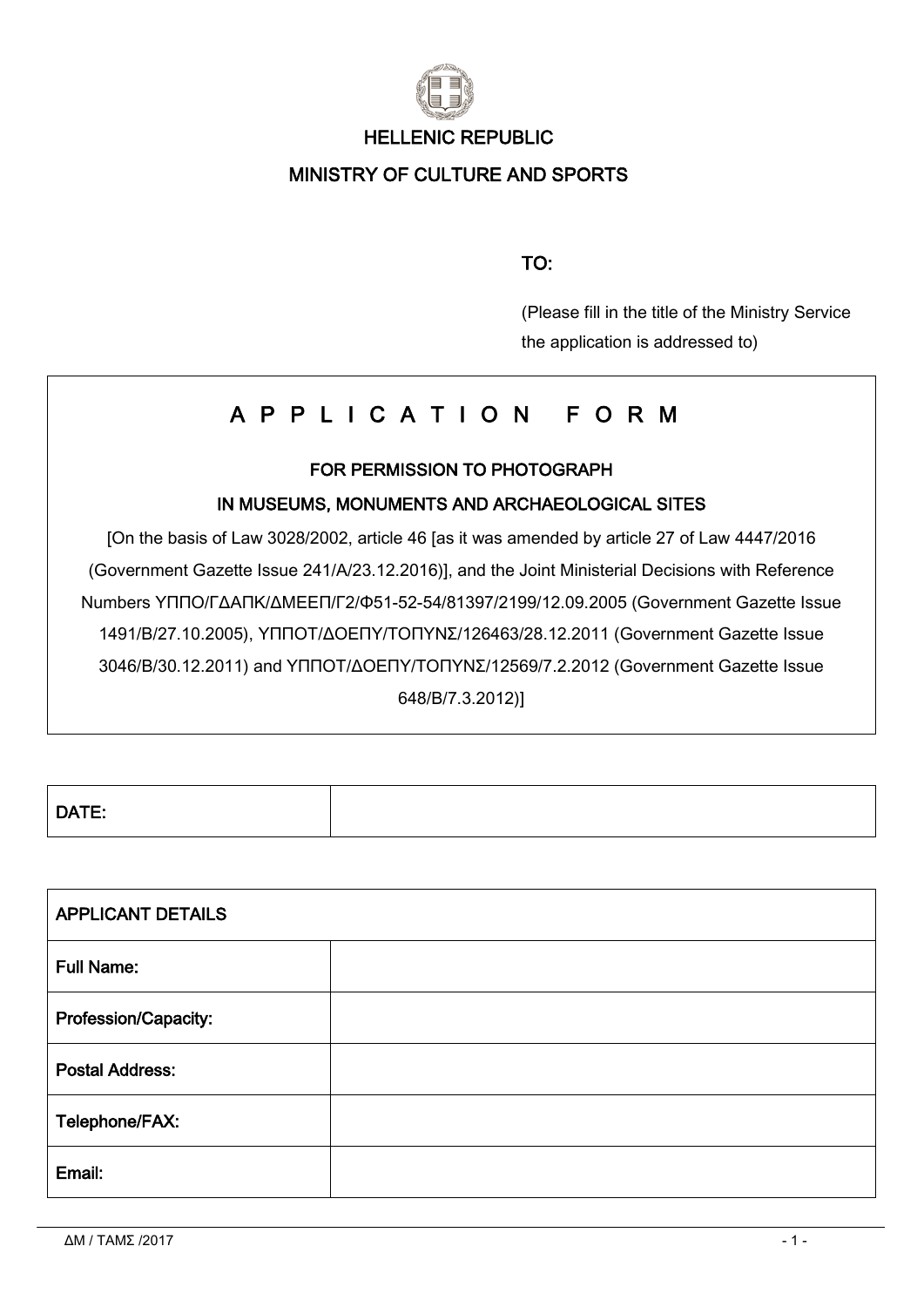| <b>APPLICANT CATEGORY</b>                                                |  |
|--------------------------------------------------------------------------|--|
| <b>Governmental Entity/Public Sector:</b>                                |  |
| <b>EU Governmental Educational Entity:</b>                               |  |
| <b>Scientific or Non-profit Cultural and Educational</b><br>Institution: |  |
| <b>Publishing House:</b>                                                 |  |
| <b>Tourist Office:</b>                                                   |  |
| <b>Advertising Company:</b>                                              |  |
| Individual:                                                              |  |
| Other (please describe):                                                 |  |

| <b>PUBLISHER DETAILS</b> |  |
|--------------------------|--|
| <b>Trade Name:</b>       |  |
| <b>Postal Address:</b>   |  |
| Telephone/FAX:           |  |
| Email:                   |  |

| <b>PHOTOGRAPH USE</b>                             |  |
|---------------------------------------------------|--|
| The photograph(s) will be used in/for:            |  |
| <b>I. HARD COPY</b>                               |  |
| A. Printed edition of wide circulation            |  |
| (encyclopaedia-dictionary, archaeological-tourist |  |
| guide, art book, historical-archaeological book,  |  |
| educational book, journal etc.)                   |  |
| B. Scientific publications of up to 3000 copies   |  |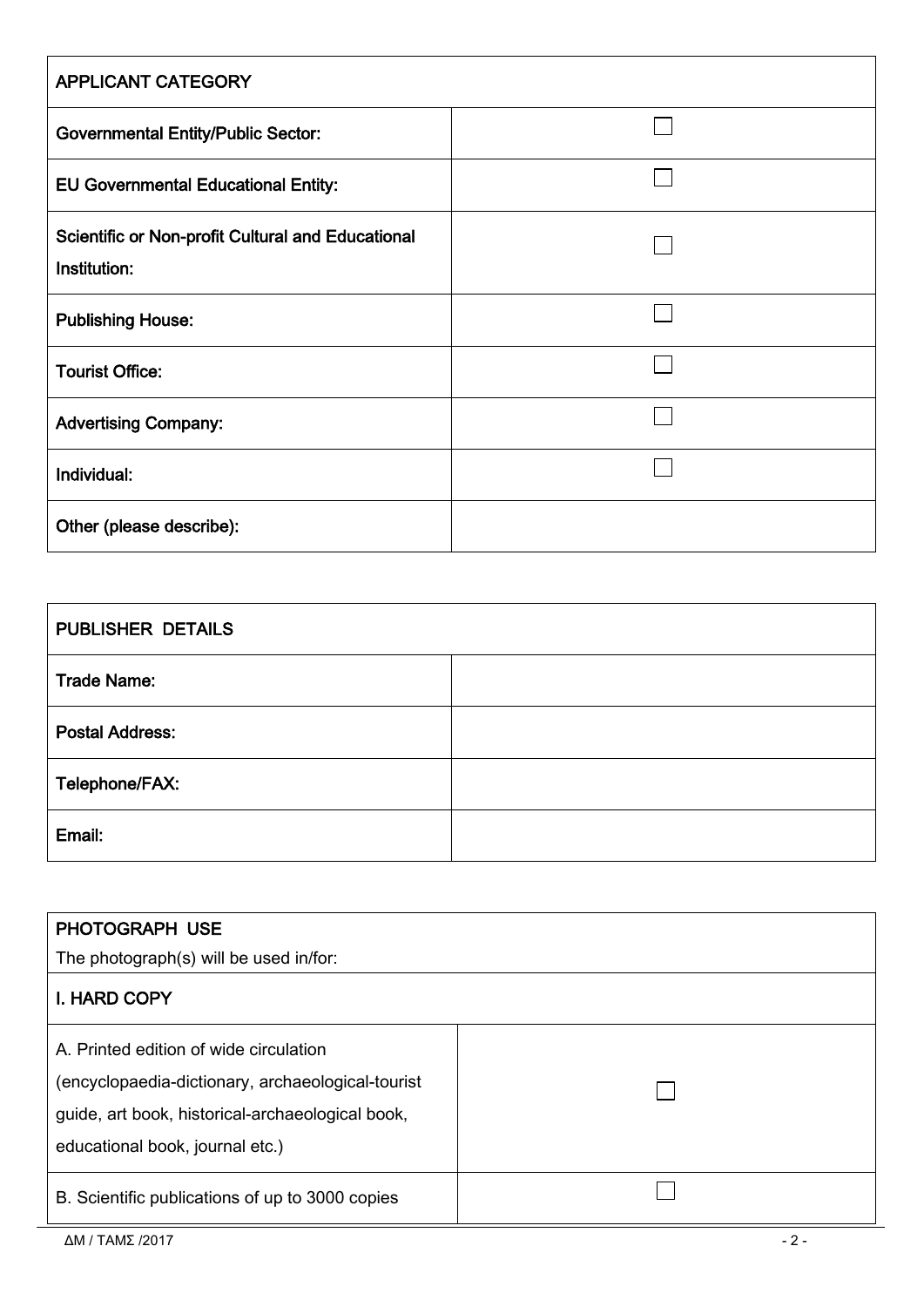| C. Album                                                                                 |                 |
|------------------------------------------------------------------------------------------|-----------------|
| D. Cards, posters, magnets                                                               |                 |
| E. Calendars, brochures, electronic photo albums                                         |                 |
| F. CD/DVD/Record Covers etc.                                                             |                 |
| G. Commercial-advertising purpose (brand, label,<br>fabric print, media commercial etc.) |                 |
| II. ELECTRONIC PUBLICATION OF ANY KIND                                                   | Please specify: |
| <b>III. OTHER PURPOSE</b>                                                                | Please specify: |

| <b>PUBLICATION DETAILS</b>           |  |
|--------------------------------------|--|
| Title of publication and author:     |  |
| <b>Brief content description:</b>    |  |
|                                      |  |
|                                      |  |
| Number of copies:                    |  |
| Country of publication:              |  |
| Language of publication:             |  |
| Additional languages of publication: |  |
| First publication:                   |  |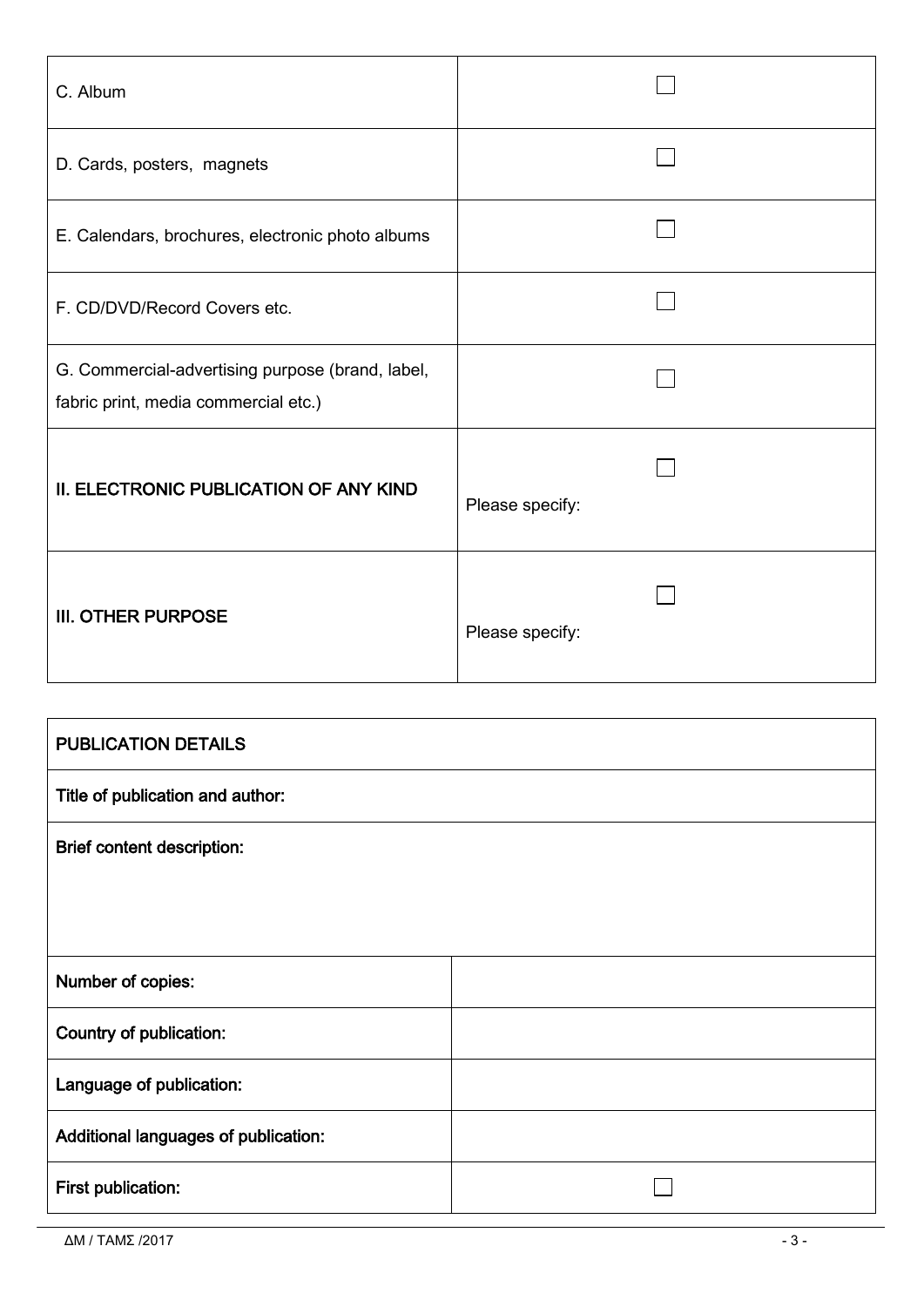| <b>Republication:</b>                     | Please attach the relevant Ministry/ARF permit |
|-------------------------------------------|------------------------------------------------|
| <b>Country/Countries of distribution:</b> |                                                |

| PHOTOGRAPHY DETAILS                                                                                                                            |                 |
|------------------------------------------------------------------------------------------------------------------------------------------------|-----------------|
| <b>I. NOT FEATURING PERSONS</b>                                                                                                                |                 |
| A. ARCHAEOLOGICAL SITES                                                                                                                        |                 |
| Please indicate the total number of archaeological sites to be photographed, as defined in the statement<br>attached in this application form. |                 |
| Number:                                                                                                                                        |                 |
| Duration (in days):                                                                                                                            |                 |
| B. MUSEUMS-ARCHAEOLOGICAL COLLECTIONS                                                                                                          |                 |
| Please indicate the total number of objects to be photographed, as defined in the statement attached in<br>this application form.              |                 |
| Number:                                                                                                                                        |                 |
| Duration (in days):                                                                                                                            |                 |
| 1. With the moving of objects /opening of display<br>cases                                                                                     |                 |
| - Object compositions                                                                                                                          |                 |
|                                                                                                                                                | Number          |
|                                                                                                                                                | Please specify: |
| - With socket outlet and plug                                                                                                                  |                 |
|                                                                                                                                                | Number          |
| - Without socket outlet and plug                                                                                                               |                 |
|                                                                                                                                                | Number          |
| 2. Without the moving of objects /opening of<br>display cases                                                                                  |                 |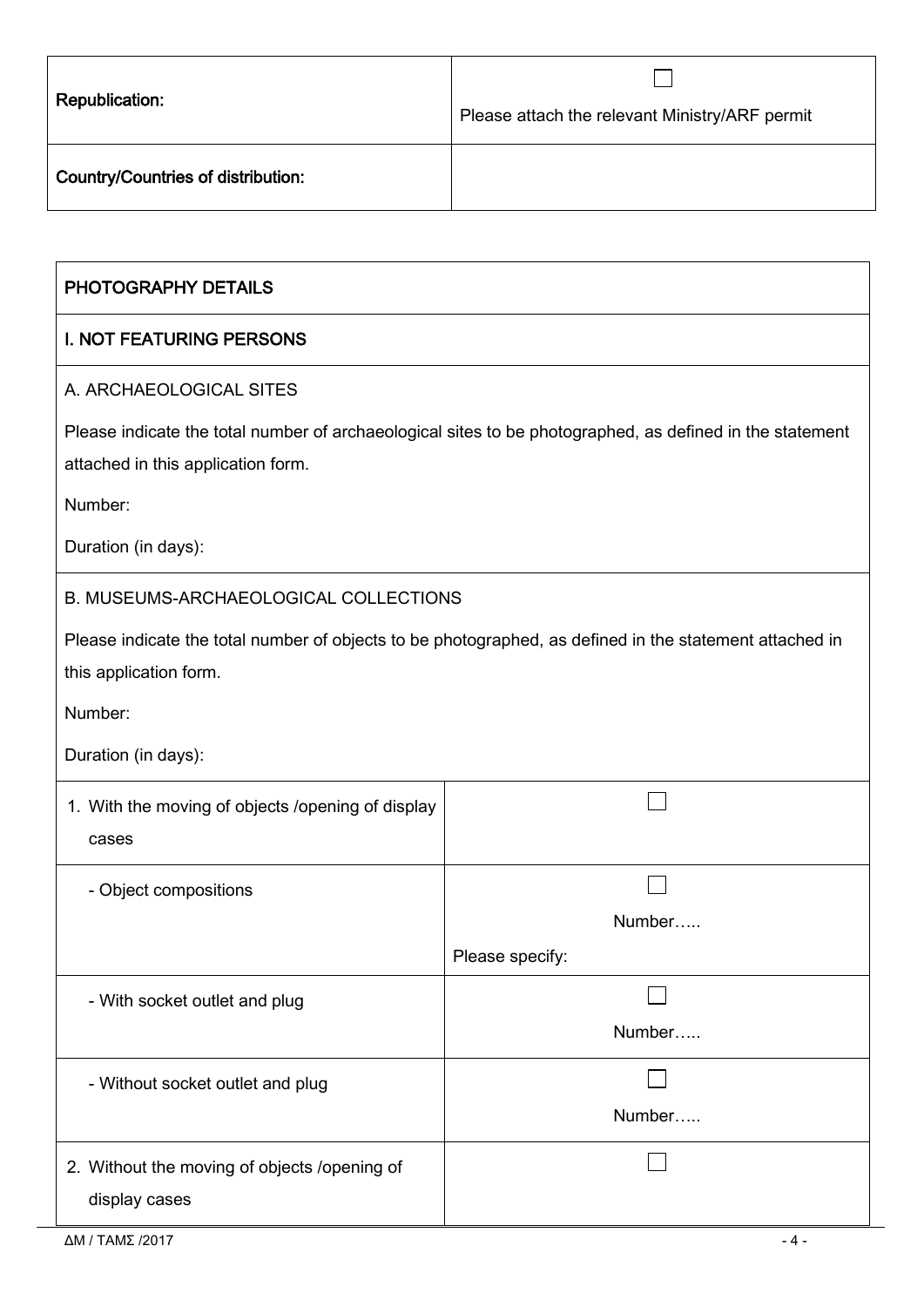| -With socket outlet and plug                                                                         |        |  |
|------------------------------------------------------------------------------------------------------|--------|--|
|                                                                                                      | Number |  |
|                                                                                                      |        |  |
| - Without socket outlet and plug                                                                     |        |  |
|                                                                                                      | Number |  |
| C. GENERAL SHOTS: General shots of individual monuments in archaeological sites as well as in the    |        |  |
| interior or courtyard of museums and archaeological collections without focus on individual objects. |        |  |
| Number:                                                                                              |        |  |
| Duration (in days):                                                                                  |        |  |

# ΙΙ. FEATURING PERSONS IN ARCHAEOLOGICAL SITES, MONUMENTS, MUSEUMS FOR COMMERCIAL-ADVERTISING PURPOSES

Please describe purposes in detail:

Duration (in days):

### ΙΙΙ. AERIAL PHOTOGRAPHY OF MONUMENTS AND ARCHAEOLOGICAL SITES

Please describe purposes in detail:

Duration (in days):

### IV. UNDERWATER PHOTOGRAPHY

Please describe purposes in detail:

Duration (in days):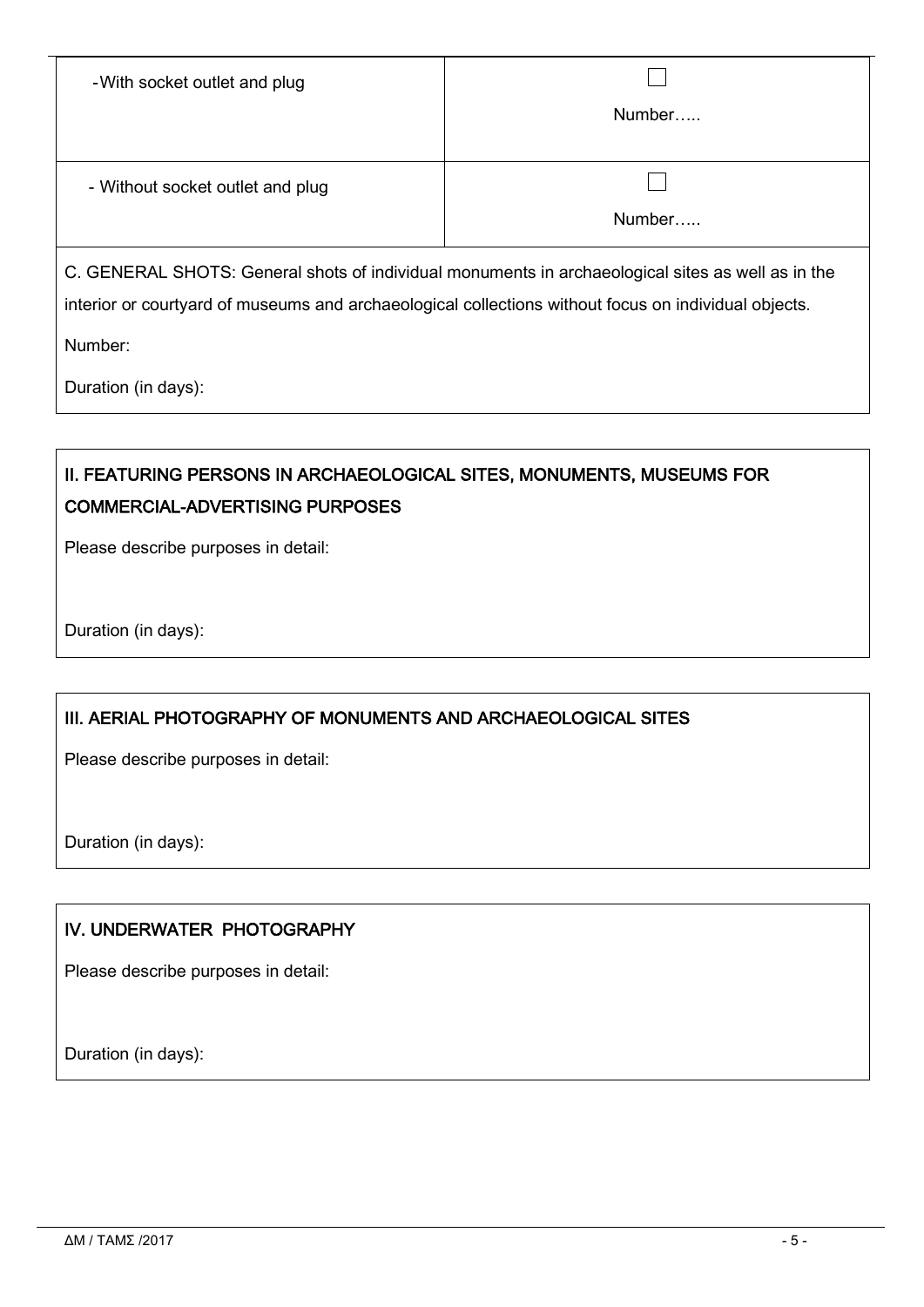| DETAILED TABLE OF PHOTOGRAPHY |                      |
|-------------------------------|----------------------|
| <b>Competent Service</b>      | <b>Museum Object</b> |
| 1.                            |                      |
| 2.                            |                      |
| 3.                            |                      |
|                               |                      |
|                               |                      |

| <b>Competent Service</b> | <b>Individual Monument</b> |
|--------------------------|----------------------------|
| 1.                       |                            |
| 2.                       |                            |
| 3.                       |                            |
|                          |                            |
|                          |                            |

| <b>Competent Service</b> | <b>Archaeological Site</b> |
|--------------------------|----------------------------|
| 1.                       |                            |
| 2.                       |                            |
| 3.                       |                            |
|                          |                            |
|                          |                            |